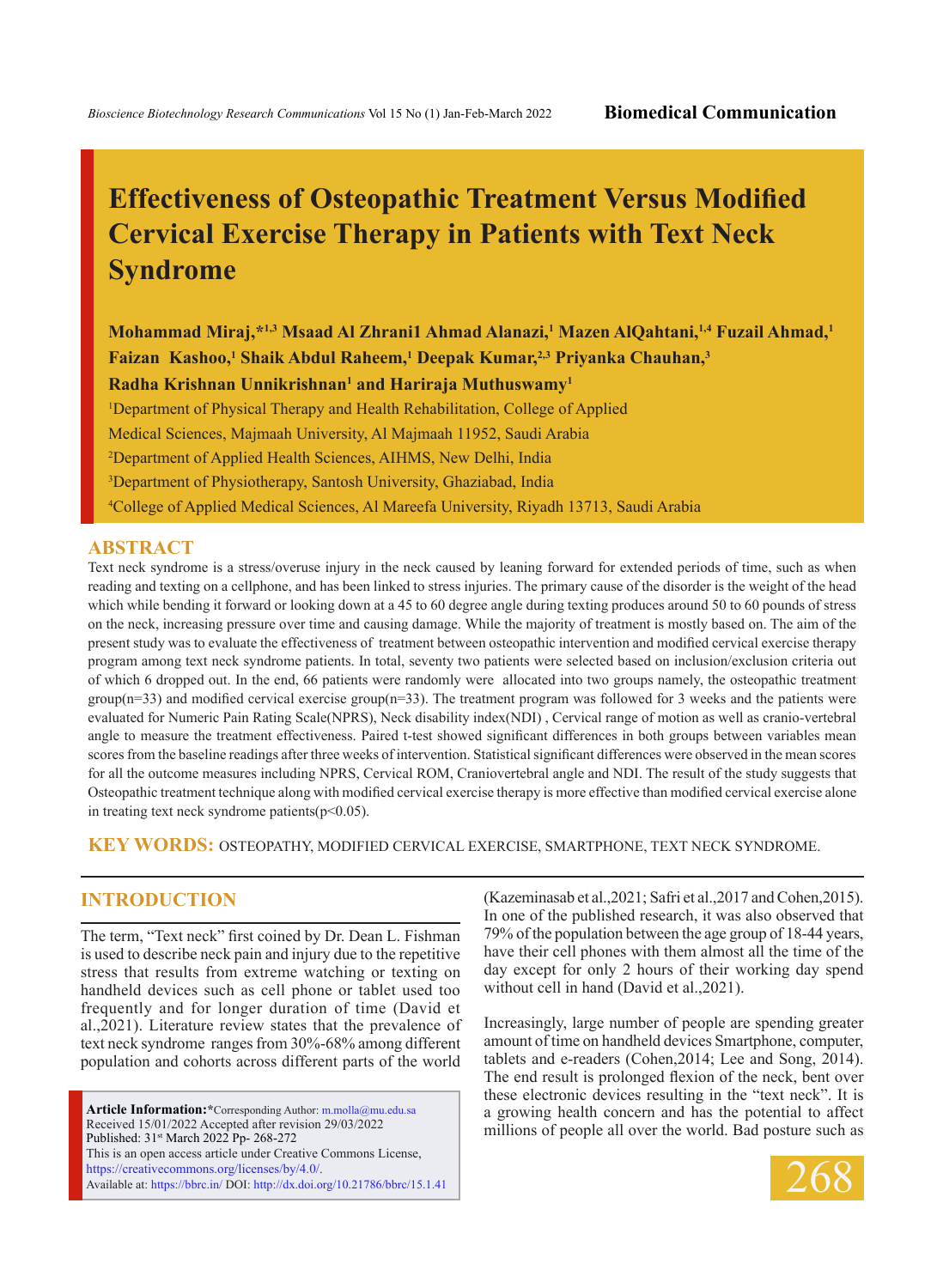stooping posture with prolonged sitting texting on mobile, sedentary lifestyle, weak physique especially upper torso are potential risk factors for the development of text neck syndrome (Genebra et al.,2017; Ariens et al.,2001).

Various treatment are suggested to manage text neck syndrome(Pangarkar and Lee,2011). Cervical Neck exercises including Neck isometrics, Neck Strengthening exercises, stretching of platysma and other neck muscles such as trapezius are some of the mainstay of treatments to manage the condition(Pangarkar and Lee,2011; Skelly et al., 2020).Similarly, electrotherapeutic modalities like Ultrasound, TENS etc. as well as other forms of physical therapy such as aqua therapy are been used to treat the condition for managing pain but have been found with limited success(Corvillo et al.,2020).

Osteopathy, is yet another system of therapy founded in early 19th century, used effectively in treating musculoskeletal conditions. It is based upon the theory that manipulation of muscles and bones to promote structural integrity could restore or preserve health. This alternative medicine technique emphasizes upon manual readjustment, myofascial release and other physical manipulation of muscle tissue and bones (Mandara et al.,2010; Groisman et al.,2020). Recent studies stated that Osteopathic treatment of the cervical spine have helped assist healing of injury or dysfunction of the cervical region, although there is limited research regarding the effectiveness of osteopathic treatment for chronic neck pain and neck disability(Cohen, 2015).

Similarly, modified cervical exercises combining Mackenzie's exercise program and Kendall's exercise program are known to effectively decrease neck pain and increase ROM, thereby contribute to the recovery and improvement of forward head posture(Pangarkar and Lee,2011).The McKenzie's exercise program involves repeated self-treatment exercises performed by patients, with a focus on extension exercises. The exercise program includes joint motion exercises, manual therapy, and patient education. Likewise, Kendall's exercise program focuses on the notion that unstable forward head posture can be corrected via alignment exercises, although this not only involves strengthening the deep neck flexors and shoulder retractors, but also stretching the chest muscles(Skelly et al.,2020). Combining the two exercise techniques, a modified cervical exercises program is developed which were simple and easy-to-follow techniques.

The two techniques even though been extremely good, advantageous and easy to perform are never been evaluated for their efficacy in managing the symptoms of text neck syndrome. Therefore the aim of the present study is to measure the effectiveness of the two manual therapy methods in treating text neck syndrome symptoms.

# **MATERIAL AND METHODS**

**Subjects:** The design of the study was a randomized controlled trial(pretest-posttest experimental control group design). All participants provided their written informed consent prior to participation in the study. This study was conducted in department of physiotherapy at AIHMS and Santosh Physiotherapy Centre. The inclusion criteria for this study were the following: age 18 to 30 years, both genders ,more than one year using a smartphone, having symptoms of text neck syndrome, using smart phones for more than 4 hours/day, VAS at least 3/ 10, a CVA of less than 54°, no disabilities affecting dizziness or balance, no nervous system or musculoskeletal disease, and no respiratory problems(Robert and Dhasaradharaman,2020). The following exclusion criteria were applied: vestibular system problems, and being unable to perform the exercises (Kong, Kim and Shim, 2017).

Necessary ethical approval was taken from the Department Ethical Committee, AIHMS, New Delhi(AIHMS/21/421). Those participants who were willing to be a part of the study were included in the study A minimum sample size of 60 patients was required using statistical power of 80%,the effect size of 0.20 and 0.05 significance level to measure effectiveness of technique used in the study. A total of 72 patients were recruited who fulfilled the inclusion criteria. However due to personal reasons or failure to continue treatment, only 66 patients could participate in the study, equally divided into two groups(Experimental group A i.e Osteopathy + Modified Cervical, and Control group B i.e Modified Cervical exercises alone), each having 33 participants.

**Procedure:** The 66 selected subjects were randomly allocated on the basis of inclusion and exclusion criteria into two groups i.e. group A and group B after taking informed consent from them. The selected participants were assessed based on outcome measures (NPRS, NDI, ROM, CVA) initially and after 3 week of intervention. After the baseline assessment, Group A were receive osteopathy treatment (Sacral release, Diaphragm release, Scalene release, Sternocleido mastoid release, Bypass release, Circular release, Opposite release, Clavical ligament release). The treatment was given for 25 minutes, 2 days in a week for 3 weeks (Kong, Kim and Shim, 2017). The group was asked to perform modified cervical exercise program, once at home for 5 times in a week for 3 weeks.

Group B performed modified cervical exercises in the following manner: (1) slowly pull the subject's neck to the head, thereby attaching the chin to the neck; (2) the subject's eyes should be looking directly forward; (3) hold both hands on the back of the subject's head; (4) ask the subject to push his/her head backwards against the hands; and (5) ask for the hands to be spread as wide as possible in order to stretch the pectoralis major. Each group performed three sets of exercises, with one set being defined as five circuits, which is, performing 7 sec of exercises followed by 10 sec of rest. To reduce the potential for errors, physical therapists supervised the performance of the exercises. The exercise took only 8 minutes and was performed 5 times in a week for 3 weeks.

Various outcome measures were evaluated to measure the effectiveness of the treatment methods. Numeric Pain Rating Score to measure pain, Range of motion (ROM) in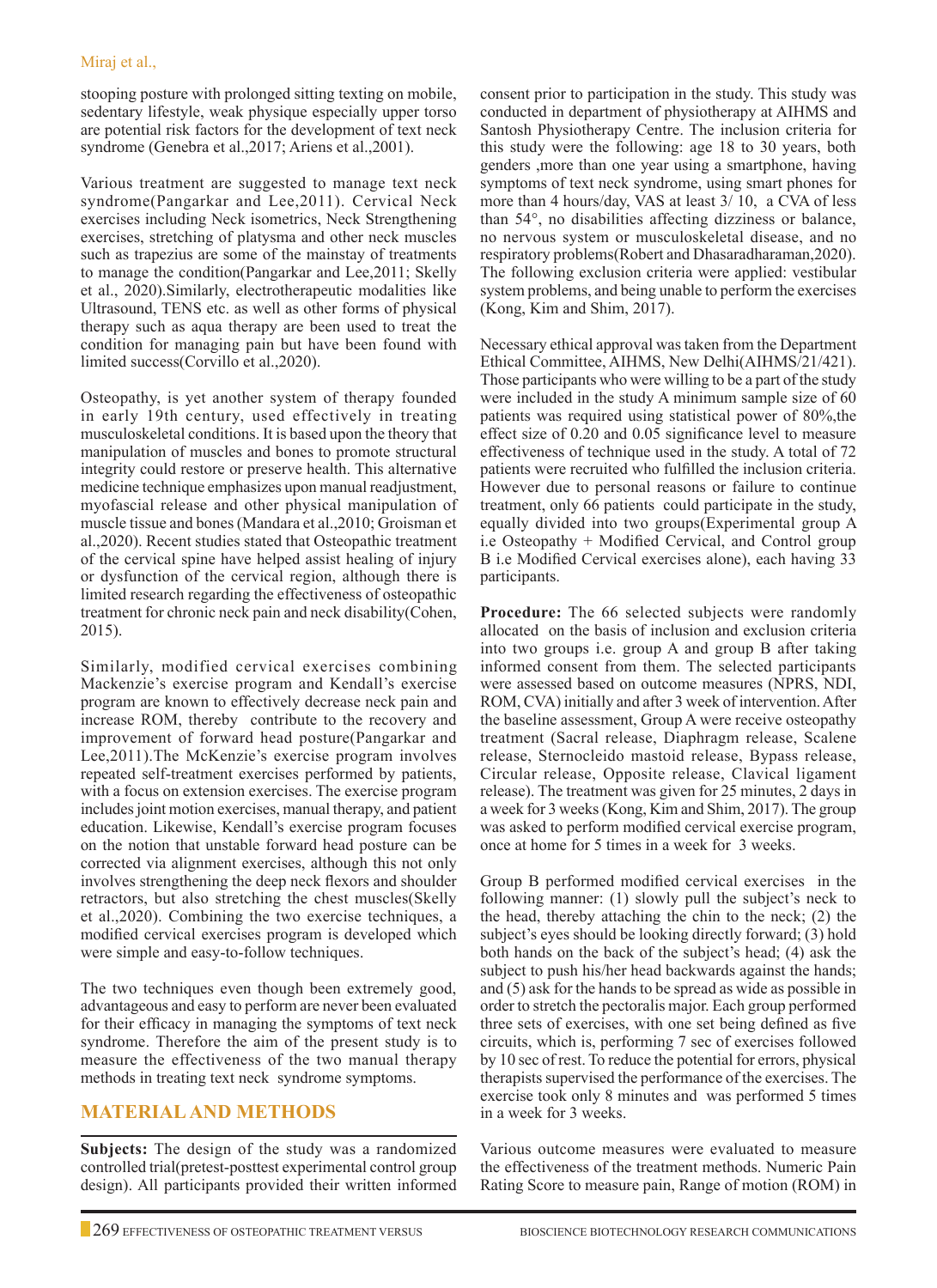terms of Cervical flexion and extension and cranio vertebral angle (CVA) and functional index in form of Neck disability Index was measured to evaluate the treatment efficacy on Day O and Day 21(i.e after 3 weeks of Treatment).

The craniovertebral angle is defined as the angle between a horizontal line passing through the C7 vertebra and a line extending from the tragus of the ear to the C7 vertebra. Measurement of craniovertebral angle is one of the common method in assessing forward head posture14. A picture of lateral view of each subject was taken to assess the FHP. A camera was placed at a distance of 150 m. The height of camera was adjusted on shoulder level. A selfbalanced position was chosen to standardize the head and neck posture of subjects. To achieve this position, subjects moved their head and neck into flexion and extension in the full range and gradually reduced its range until the subject eventually stopped moving and maintained the head and neck in a natural position . The necessity of maintaining a natural position before the photography was explained to the subjects. The tragus of the ear was clearly marked and a pointer was taped to the skin overlying the spinous process of the C7. Once the picture was obtained, it was used for measuring the craniovertebral angle.

**Statistical Analysis:** Statistical analysis was done by using SPSS software, version 17. Paired t- test for within group analysis and T- test for between group analysis was used to find out the comparison between osteopathy treatment along with modified cervical exercises and modified cervical exercises alone in patient's with text neck syndrome using various outcome measures such as NPRS, NDI, ROM and CVA. A statistically significant difference was defined as p value less than 0.05.

# **RESULTS AND DISCUSSION**

The mean age of the patients in both groups A and were  $23.71 \pm 4.45$  and  $22.5 \pm 5.51$  respectively (p>0.05). The result of study suggests that there was a significant decrease in VAS and NDI and increased range of motion and craniovertebral angle was observed in both the groups as compared to the control group. However, on further analysis between the 2 treatment, the osteopathy treatment was more effective than Modified cervical Exercise in text neck syndrome( $p<0.05^*$ ).

As evident from Fig. 1, Numeric Pain Rating Scale the pre, middle and post mean and SD of Group A and Group B: pre mean and SD is  $7.35\pm0.745$  and  $7.05\pm1.146$  and post mean and SD is  $1.45\pm1.146$  and  $2.20\pm1.281$  respectively  $(p=0.027^*)$ . This result shows that there is a significant difference in NPRS over 3 weeks of treatment between the groups.

With reference to measuring the improvement in cervical flexion Range of Motion between Group A and Group B was that pre mean and SD was 33.75±3.782 and 28.45±5.671 and post mean and SD was 44.05±5.960 and 37.85±6.277(p=0.013\*\*) respectively. This result shows that there is a significant difference between week 0 and 3 between the groups suggesting osteopathic treatment along with modified cervical exercises being better than modified cervical exercises alone in treating text neck syndrome symptoms.

Likewise on measuring Cervical Extension Range of Motion (CEROM) the pre mean and SD for group A and B was 36.40±7.358 and 33.30±9.091 respectively. Over treating the two groups for over 3 week, the post mean and SD readings for CEROM was 48.35±7.569 and 43.55±9.456 respectively(p=0.031\*) showing better effectiveness in Group A.

Similarly, we measured the Cranio vertebral angle for both the group at week 0 and 3 (called the and post mean and SD of Group A and Group B). The pre mean and SD of CVA was  $30.05 \pm 5.482$  (group A) and  $36.80 \pm 6.771$  (group B). The post mean and SD at week 3 for group A and B was  $42.25 \pm 5.447$  and  $44.10 \pm 6.439$  respectively(p=0.027<sup>\*</sup>), found to be statistically significant.

Similarly for measuring NDI (Neck Disability Index) the pre and post mean and SD of Group A and Group B was 49.10±14.037(group A) and 43.95±11.696(group B) and post mean and SD is  $5.35\pm7.436$  (group A)and  $8.10\pm$ 4.767(group B), found to be statistically better than group  $B(p=0.028^*)$ .

The purpose of present study was to examine effectiveness between osteopathic treatment and modified cervical exercise in patient with Text neck syndrome. The result of the study suggests that statistically significant decrease in VAS, NDI and increase in ROM and CVA were observed in both the protocols however osteopathic treatment along with modified cervical exercise was more effective than modified cervical exercise alone in treating the patients of text neck syndrome(Fig. 1).



An earlier study conducted by Mandara et al (2010) suggested that Osteopathy manipulative treatment added to standard care was able to significantly reduce neck pain and disability as compared to Sham manipulation and standard care. However the effect of treatment seems to depend upon the number of manipulative sessions. Lately, another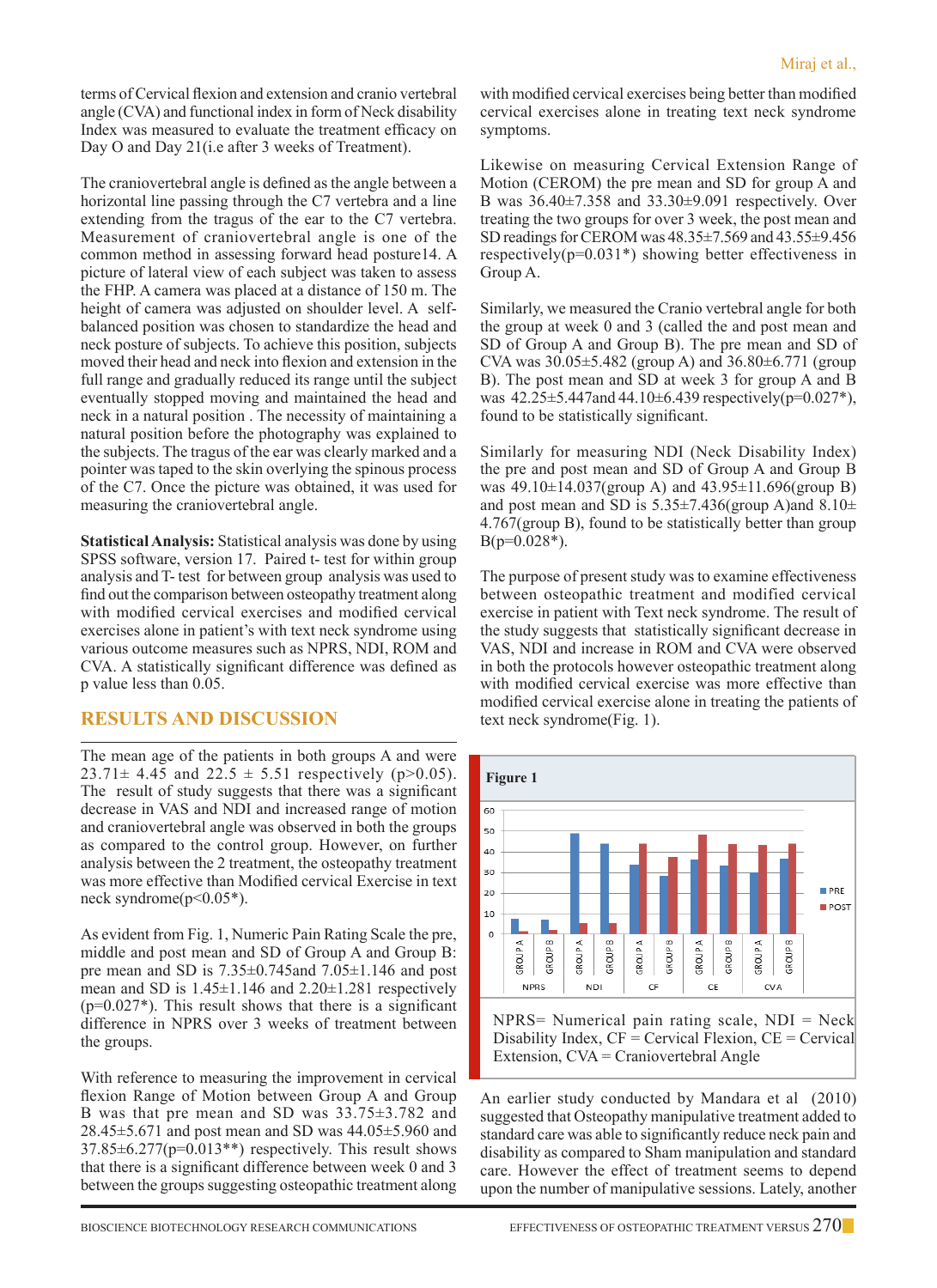#### Miraj et al.,

recent study done by Groisman et al.(2020) has compared the immediate effects of high-velocity, low-amplitude manipulation treatment with a craniocervical flexion exercise protocol on various outcome measures using pain intensity (VAS), cervical spine range of motion (ROM), pressure-pain thresholds (PPT) and EMG activation of sternocleidomastoid muscle (SCM) during a craniocervical flexion test (CCFT) in patients with non specific chronic neck pain.

The study suggested that while both the manual interventions improved ROM and pain immediately following treatment, Manipulation therapy was more effective than exercise in improving ROM. However, none of the interventions led to changes in EMG. The findings of our study differed from this study in the way that while we measured the effects of the osteopathic treatments for 3 weeks, the study conducted by Groisman et al (2020) was done to study the immediate effects. Moreover, we used text neck syndrome patients to be more specific as compared to the above mentioned study where non-specific chronic neck pain patients were recruited for the study.

With reference to the studies conducted earlier by other authors such as Rathore (2003) and later by Kong, Kim and Shim (2017) on the use of modified cervical exercise in mitigating the effects of text neck syndrome patients, it was found that both McKenzie protocol and Kendal exercise were effective in reducing neck pain and improve ROM. However with reference to the number of repetitions per day it was suggested the modified head exercises proved effective in increasing the range of motion of those with forward head posture when performed three times a day14. In the current study, we used modified cervical exercises, performed for at least 8 minutes, once a day for 5 times in a week for over 3 weeks. Similarly, a report by Rathore (2003) has concluded that McKenzie protocol significantly improved cervical ROM, pain intensity level and neck functional activity level when compared to the control group treated with conventional treatment.

Though there were significant differences between the two studies. While it was conducted on machine operators, the present study was conducted on text neck syndrome patients. In the present study combined benefits of osteopathic treatment along with modified cervical exercises might be responsible for better outcome measure results as compared to modified cervical exercise alone. It was concluded that while osteopathic treatments might have corrected the postural aberrations acutely bringing about biomechanical alignment bringing about marked modifications in the cognitive and sensory perception of pain, the McKenzie exercises particularly by means of directional preference exercises improved self-confidence in patients might be by restoring the manipulation corrections which may have resulted in better results. This in turn have also might have helped in reducing anxiety created by anticipation of pain and related fear beliefs towards a given physical performance as explained by Roddey et al., (2002) in earlier conducted studies.

It was demonstrated that the effect of Kendall's exercise

program in patients with forward head posture cause stretching of neck extensors, pectoralis major and deep neck flexor bringing about significant improvement in postural alignment. In some of the earlier studies conducted it was concluded that Osteopathy manipulative treatment is a reasonable alternative to parenteral nonsteroidal antiinflammatory medication for patients with acute neck pain in the ED settings, ( Safri et al 2017). Thus, when combined with modified cervical exercises, osteopathic treatment might help not only to correct the neck malalignment but might help to maintain the corrections for time duration due to the modified cervical exercises.

**Limitations of the Study:** The study had several limitations. The sample size was small, duration of study was limited, moreover procedural and instrumental error could not be controlled during the study. Despite the relationship between treatment and clinical improvement, a definitive causal relationship cannot be concluded due to certain other limitations of the study design. These data (VAS, NDI, ROM, CVA) were collected after their final treatment session after week 3. It would be possibly better to obtain data after each individual session to measure the improvements more accurately. Moreover, for measuring CVA, the photographs are taken in sitting position. As the CVA in sitting position is affected by other parts of spine which may lead to confusion with forward head posture due to which error occurs in calculating the CVA.

# **Conclusion**

It is concluded that osteopathic treatment in combination with modified cervical exercises is significantly better in treating text neck syndrome patients than modified cervical exercises alone. Future studies can be done using larger sample size as well as longer follow-up to measure the interventions efficacy. Moreover, different intervention procedures and parameters could be experimented for improving cervical muscle strength and endurance.

**Ethical Clearance:** Necessary ethical approval was taken from the Department Ethical Committee, AIHMS, New Delhi India (AIHMS/21/421). Those participants who were willing to be a part of the study were included in the study

**Conflict of Interest:** Authors declare no conflict of interest.

# **Acknowledgements**

The authors are grateful to the Deanship of Scientific Research, Al Majmaah University for funding through Vice Deanship of Scientific Research Chairs via Ref. no. RGP-2019-35.

## **REFERENCES**

Ariëns GA, van Mechelen W, Bongers PM, Bouter LM, van der Wal G.(2001) Psychosocial risk factors for neck pain: a systematic review. Am J Ind Med ;39(2):180–93. Cohen SP.(2015) Epidemiology, diagnosis, and treatment